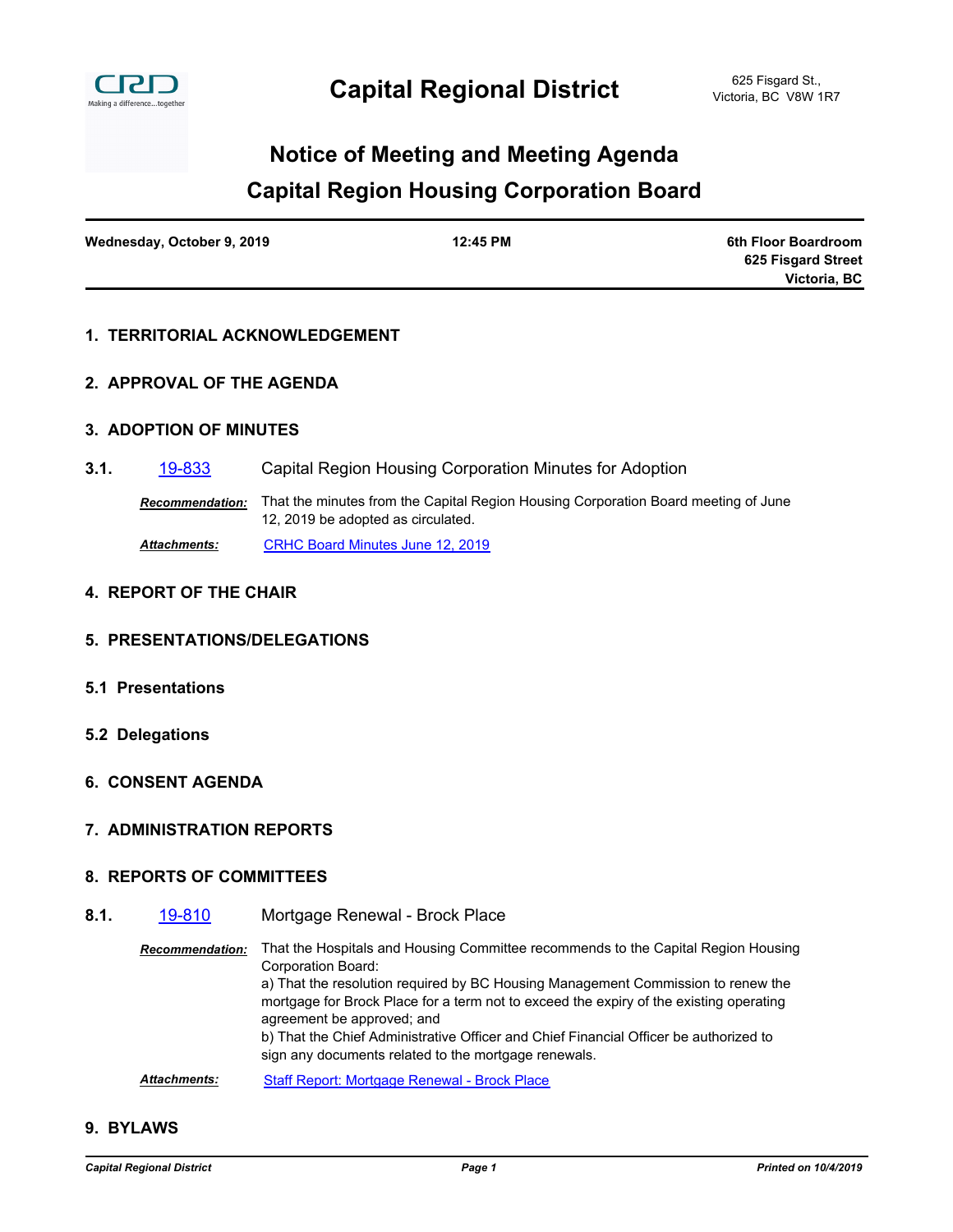# **10. NOTICE(S) OF MOTION**

#### **11. NEW BUSINESS**

# **12. MOTION TO CLOSE THE MEETING**

#### **13. ADJOURNMENT**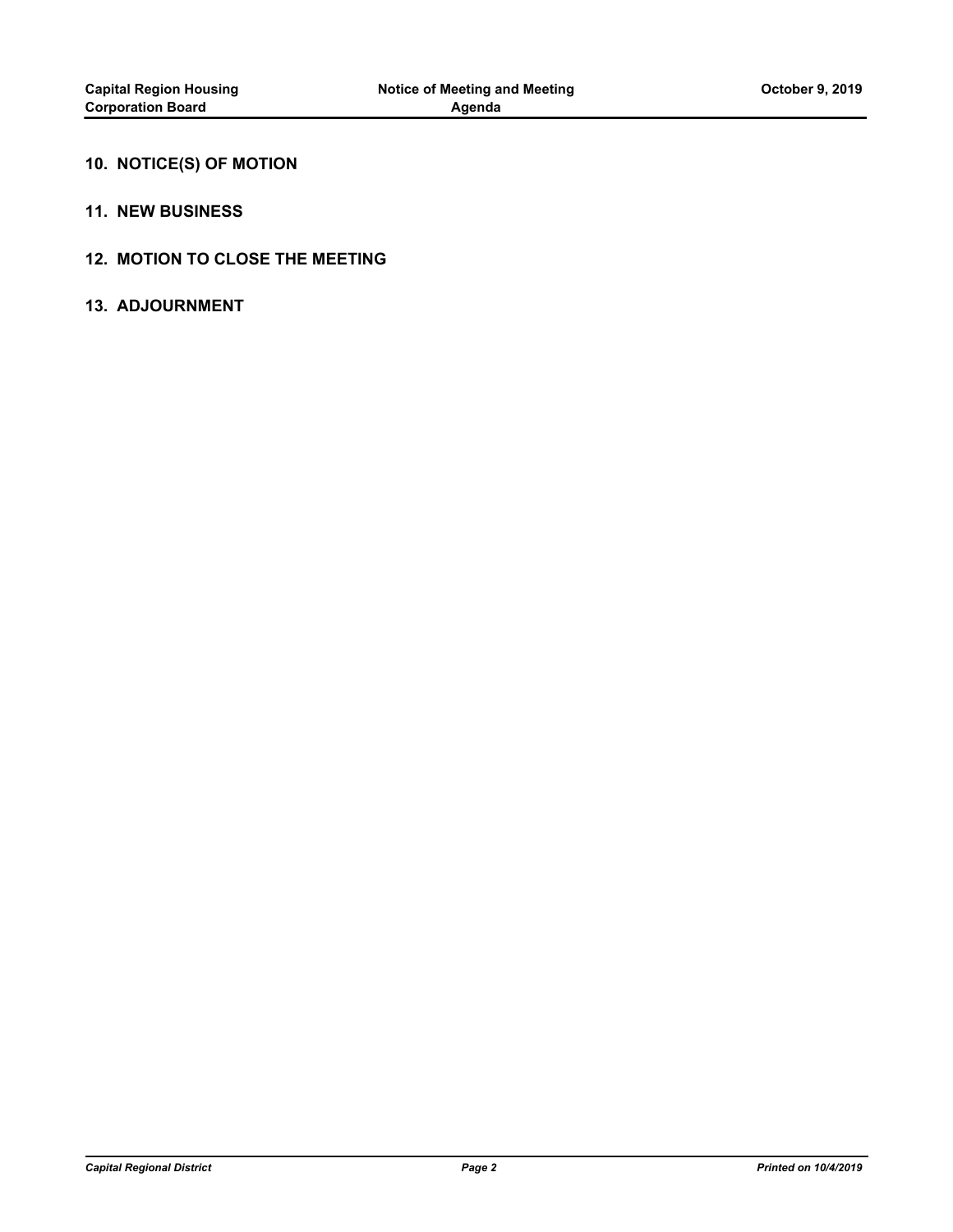

# **Meeting Minutes**

# **Capital Region Housing Corporation Board**

| Wednesday, June 12, 2019 | 11:30 AM | 6th Floor Boardroom |
|--------------------------|----------|---------------------|
|                          |          | 625 Fisgard Street  |
|                          |          | Victoria, BC        |
|                          |          |                     |

PRESENT: L. Helps (Chair), D. Blackwell, J. Brownoff (for S. Brice), B. Desjardins, K. Harper (for F. Haynes), M. Hicks, G. Holman, B. Isitt, J. Loveday, C. McNeil-Smith, R. Mersereau, K. Murdoch, G. Orr, C. Plant, D. Screech, L. Seaton, N. Taylor, K. Williams, R. Windsor, G. Young

ABSENT: D. Howe, R. Martin, J. Ranns, M. Tait

STAFF: R. Lapham, Chief Administrative Officer; N. Chan, Chief Financial Officer; K. Lorette, General Manager, Planning & Protective Services; C. Culham, Senior Manager, Regional Housing; C. English (Recorder)

Chair Helps acknowledged the Lekwungen-speaking peoples, on whose territory the CRD building stands and recognized with respect all of the First Nations governments across the region with whom the CRD has a long-standing relationship.

The meeting was called to order at 11:30 a.m.

# **1. APPROVAL OF THE AGENDA**

**MOVED by Director Williams, SECONDED by Director Taylor That the agenda be approved as circulated. CARRIED**

#### **2. ADOPTION OF MINUTES**

**2.1.** [19-583](http://crd.ca.legistar.com/gateway.aspx?m=l&id=/matter.aspx?key=5671) Capital Region Housing Corporation Minutes for Adoption

**MOVED by Director Orr, SECONDED by Director Seaton That the minutes from the Capital Region Housing Corporation Board meeting of May 8, 2019 be adopted. CARRIED**

#### **3. REPORT OF THE CHAIR**

**The Chair advised that the timing of the Capital Region Housing Corporation Board meeting is being reviewed, to ensure efficiency.**

# **4. PRESENTATIONS/DELEGATIONS**

#### **5. ADMINISTRATION REPORTS**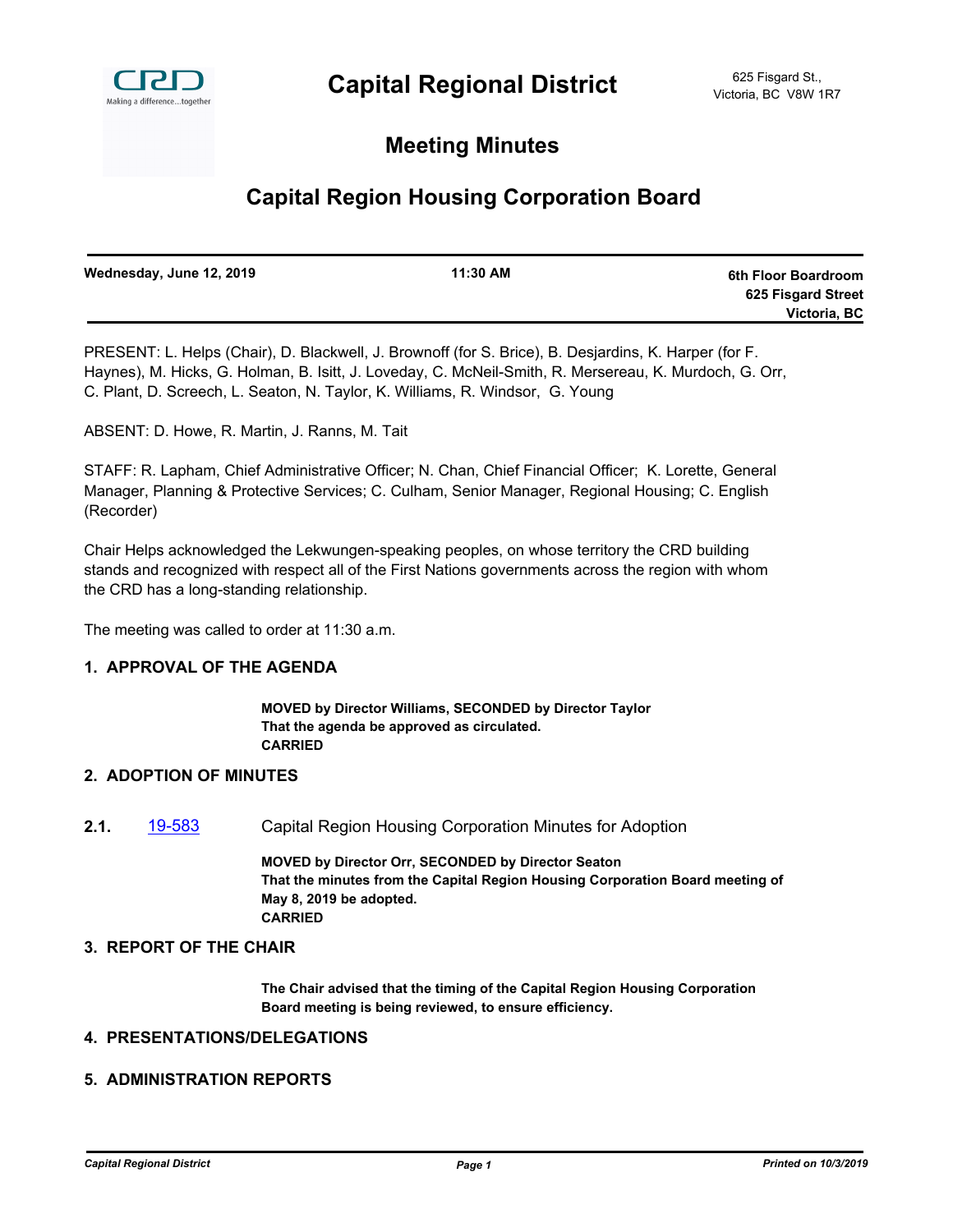# **6. REPORTS OF COMMITTEES**

**6.1.** [19-413](http://crd.ca.legistar.com/gateway.aspx?m=l&id=/matter.aspx?key=5501) Capital Region Housing Corporation Investment Portfolio Holdings and Performance Annual Update

> **MOVED by Director Blackwell, SECONDED by Director Screech That the Capital Region Housing Corporation Investment Portfolio Holdings and Performance Annual Update be received for information. CARRIED**

**6.2.** [19-540](http://crd.ca.legistar.com/gateway.aspx?m=l&id=/matter.aspx?key=5628) Mortgage Renewals - Parkview and Carey Lane

**MOVED by Director Mersereau, SECONDED by Director Murdoch a) That the resolution required by BC Housing Management Commission to renew the mortgages for Parkview and Carey Lane through the Canada Mortgage and Housing Corporation Direct Lending Program for a term not to exceed the expiry of the existing operating agreement be approved; and b) That the Chief Administrative Officer and Chief Financial Officer be authorized to sign any documents related to the mortgage renewals. CARRIED**

#### **7. NEW BUSINESS**

#### **8. ADJOURNMENT**

**MOVED by Director Plant, SECONDED by Director Isitt That the meeting be adjourned. CARRIED**

The meeting was adjourned at 11:34 a.m.

**CHAIR** 

CERTIFIED CORRECT:

\_\_\_\_\_\_\_\_\_\_\_\_\_\_\_\_\_\_\_\_\_\_\_\_\_\_

\_\_\_\_\_\_\_\_\_\_\_\_\_\_\_\_\_\_\_\_\_\_\_\_\_\_

CORPORATE OFFICER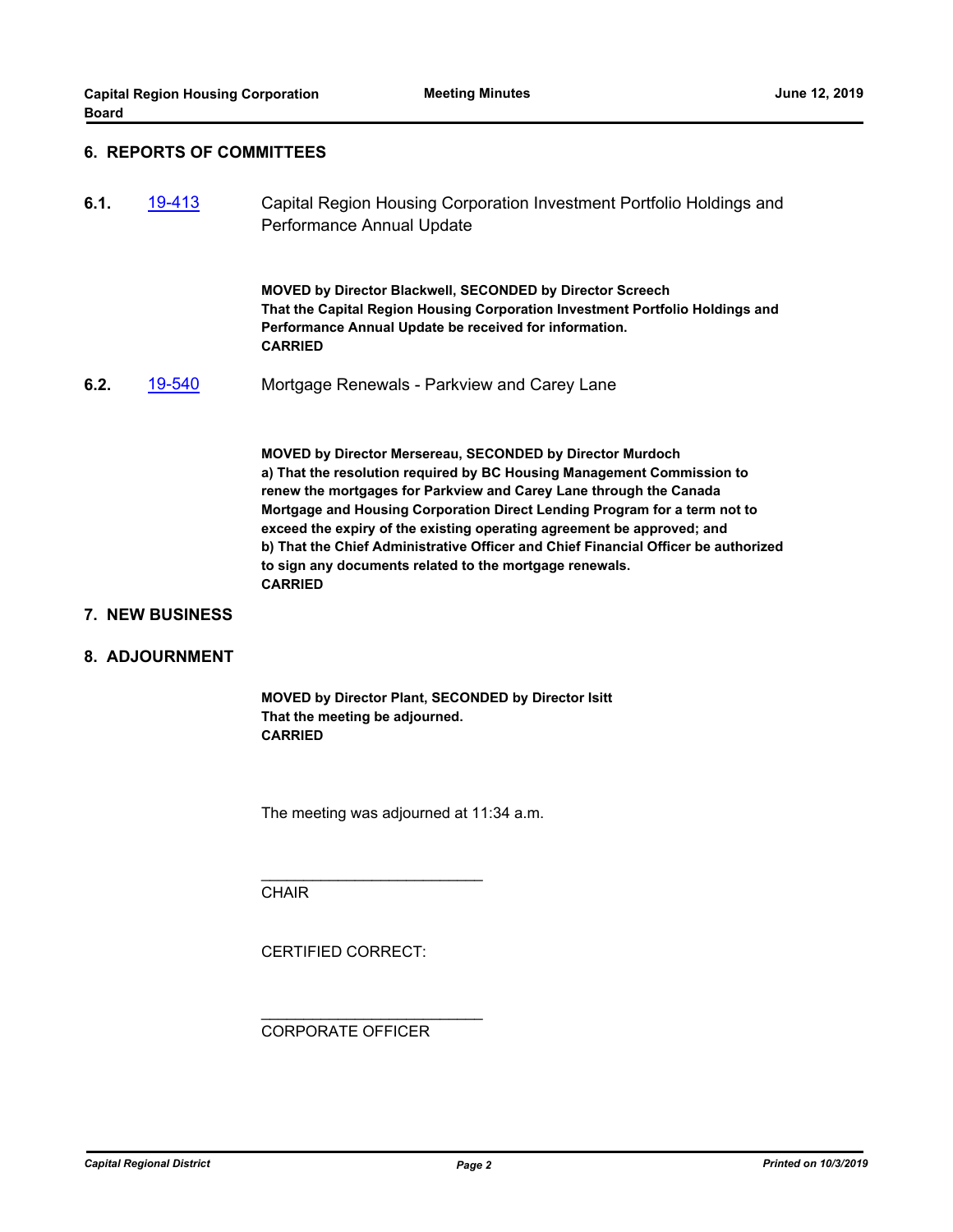PPS/CRHC 2019-08



# **REPORT TO HOSPITALS AND HOUSING COMMITTEE MEETING OF WEDNESDAY, OCTOBER 2, 2019**

# **SUBJECT Mortgage Renewal – Brock Place**

# **ISSUE**

BC Housing Management Commission (BCHMC) requires a resolution from the Capital Region Housing Corporation (CRHC) Board of Directors to renew the mortgage for Brock Place.

# **BACKGROUND**

The mortgage for Brock Place, a 30-unit townhouse complex at 882 Brock Avenue, Langford, is due for renewal on January 1, 2020. The existing mortgage is secured by Great West Life Assurance Company at a rate of 5.26%.

The Brock Place operating agreement states that at the expiry of the loan term, CRHC is required to secure the loan balance in accordance with the BCHMC requirements. BCHMC will publish tender calls to interested CMHC approved lenders to secure the best interest rate and terms available in the market.

Renewal details are shown in Table 1:

# **Table 1 – Mortgage Details**

| <b>Building</b>    | Estimated<br>Principal at<br>renewal | Annual<br>Subsidy | Requested<br>$\mathsf{Term}^\circ$ | Operating Agreement &<br>Mortgage Maturity Date |
|--------------------|--------------------------------------|-------------------|------------------------------------|-------------------------------------------------|
| <b>Brock Place</b> | $\frac{1}{2}$ \$2,772,893            | \$124,236         | 10 years                           | January 1, 2035                                 |

# **ALTERNATIVES**

# *Alternative 1:*

That the Hospitals and Housing Committee recommends to the Capital Region Housing Corporation Board:

- a) That the resolution required by BC Housing Management Commission to renew the mortgage for Brock Place for a term not to exceed the expiry of the existing operating agreement be approved; and
- b) That the Chief Administrative Officer and Chief Financial Officer be authorized to sign any documents related to the mortgage renewal.

# *Alternative 2:*

That staff be directed to review other financing options based on Capital Region Housing Corporation Board direction.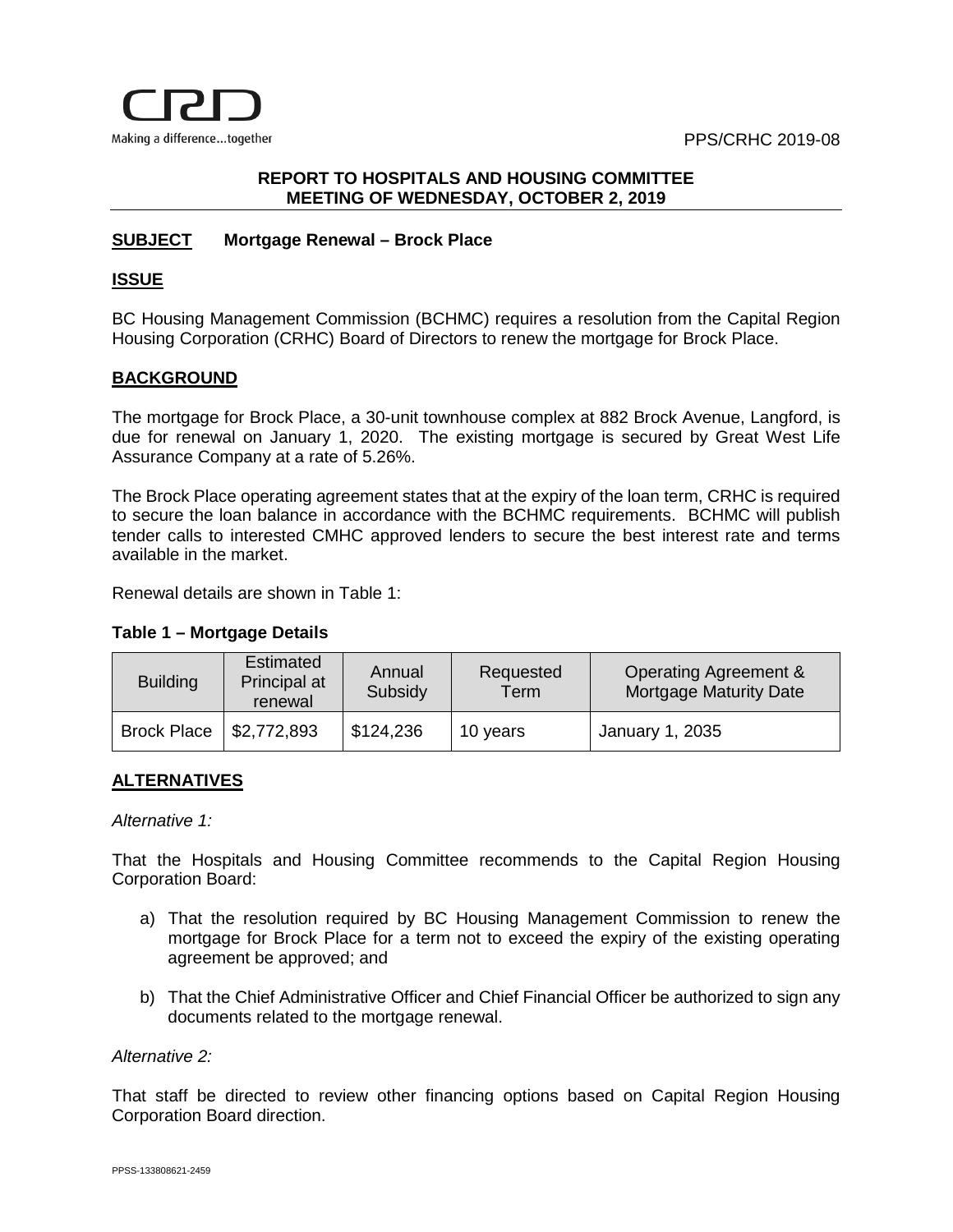### **FINANCIAL IMPLICATIONS**

Recent tender rates BCHMC has obtained for 10-year mortgage terms are shown in Table 2:

| Date             | Rate  |
|------------------|-------|
| <b>June 2019</b> | 2.77% |
| <b>July 2019</b> | 2.47% |
| August 2019      | 2.38% |
| September 2019   | 2.20% |

# **Table 2 – BCHMC 10-year Tender Rates**

If the Board approves the BCHMC tendered mortgage renewal process, CRHC will continue to benefit from the preferential interest rates available through the BCHMC tender process and continue to receive the annual rent subsidy assistance for Brock until the expiry of the operating agreement.

A Board decision to not renew the mortgage under the BCHMC tender process would necessitate acquiring BCHMC's permission and securing a commitment for alternate financing through private sector lenders. Examples of current posted rates for a 10-year fixed term mortgage from Scotiabank is 6.19% and Vancity is 6.5%.

The Municipal Finance Authority (MFA) is a lending option that would require the Capital Regional District (CRD) to borrow on behalf of the CRHC. Under this option, CRD's Land Banking and Housing Service borrowing capacity would be reduced by the required \$2.8M and any increase to the maximum borrowing capacity (Bylaw No. 3715) would require an alternative approval process.

An evaluation of borrowing rates shows the BCHMC tendered mortgage renewals interest rate is the most cost effective option.

Should the Board direct staff to borrow outside the BCHMC tendered mortgage renewal process, the annual rent subsidy assistance will be revised based on the lesser of the BCHMC tendered interest rate or the CRHC acquired interest rate for the remaining 10-year term.

# **CONCLUSION**

As per the Brock Place operating agreement, BCHMC is required to secure the loan on behalf of CRHC at expiry of the loan term. BCHMC will tender the mortgage renewal to CMHC approved lenders to secure the best interest rate and terms available in the market.